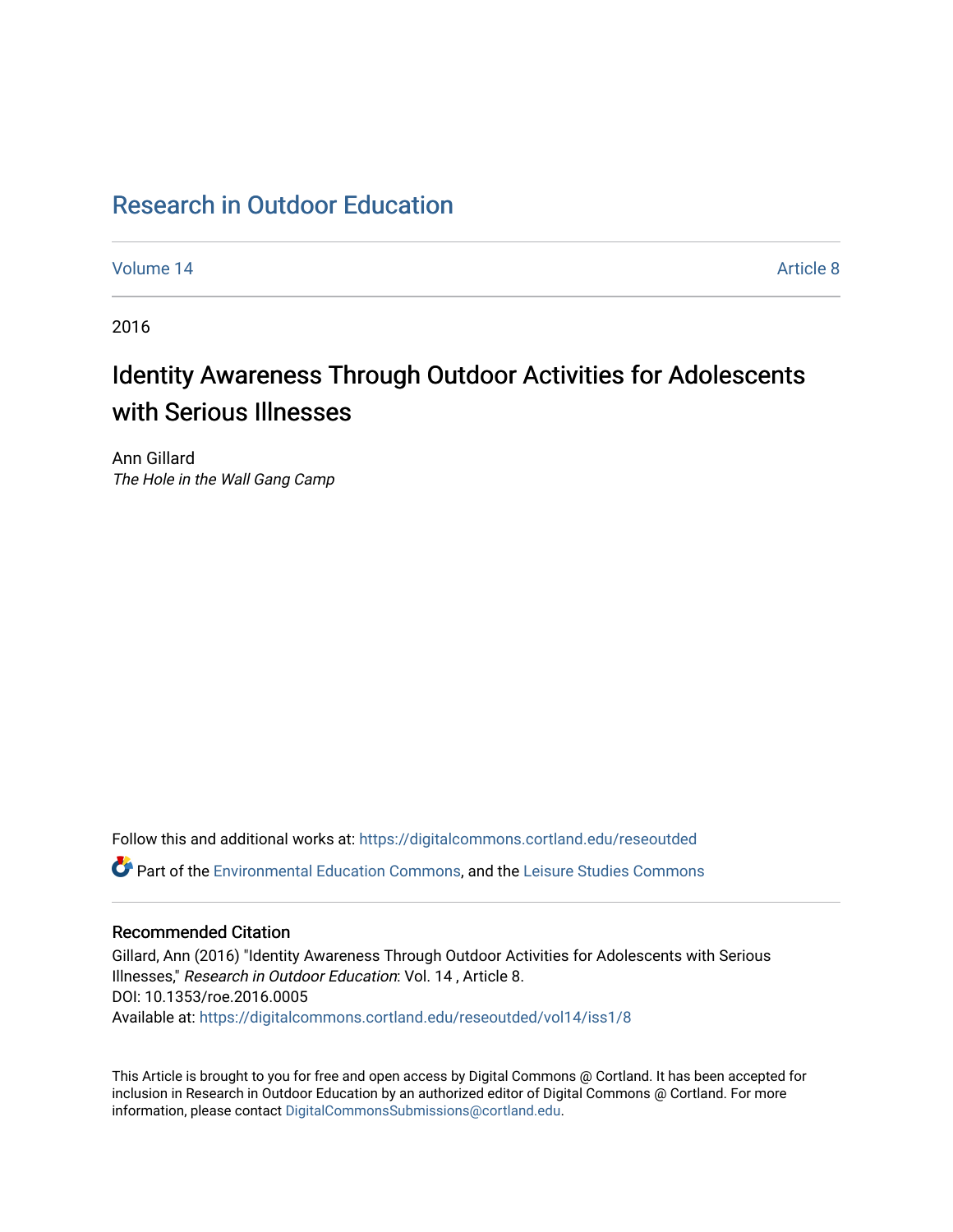## **Identity Awareness Through Outdoor Activities for Adolescents with Serious Illnesses**

Ann Gillard, Ph.D.

## **Abstract**

The purpose of this study was to (1) identify which activities in a sevenday outdoor-based program most related to adolescents' identity awareness and (2) investigate potential changes in participants' identity awareness. Seventy-four adolescents aged 16–18 with serious illnesses (e.g., cancer, sickle cell disease) answered an open-ended question about a time during the program when they "discovered who they were," and completed an 11-item identity awareness scale. Results showed that structured activities (e.g., night climb, fire council) and unstructured activities (e.g., personal reflection, talking with others) most related to participants' identity awareness, and that identity awareness increased some or a lot for nearly all participants. Implications for practice and research are discussed.

**Keywords:** identity, adolescents, illness, outdoor, mixed methods

**Ann Gillard, Ph.D.**, The Hole in the Wall Gang Camp

Address correspondence to Ann Gillard, Ph.D., The Hole in the Wall Gang Camp, 565 Ashford Center Road, Ashford, CT 06278, E-mail: anngillard@gmail.com, Phone number: 860-429-3444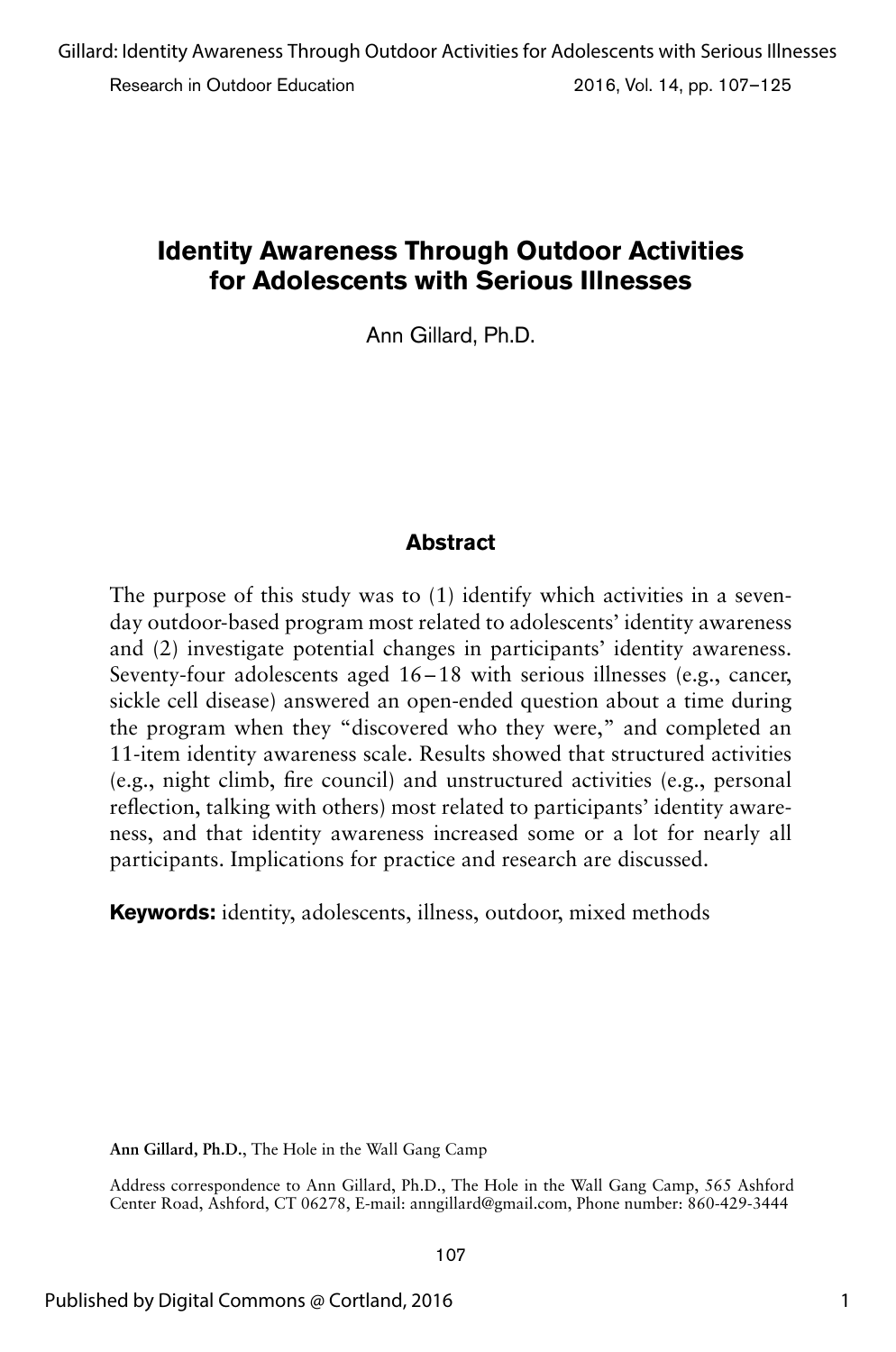#### **Introduction**

A major task of adolescence for the transition to adulthood is identity development. One important contemporary scholar of adolescent and emerging adult identity is Jeffrey Arnett, who defines identity as "individuals' perceptions of their characteristics and abilities, their beliefs and values, their relations with others, and how their lives fit into the world around them," (Arnett, 2012, p. 160). Arnett's work expands on Erik Erikson's theory of psychosocial development through the lifespan (1959), which viewed adolescence as a "psychosocial moratorium," when young people try out possible selves as part of their identity formation (Erikson, 1968). However, Erikson's theory has been criticized for its rigidity and failure to include people other than able-bodied White middle class college students in the United States (e.g., Arnett, 2006; Sorell & Montgomery, 2001).

While there has been some research on identity in youth with disabilities and illnesses, such studies focused on "illness identity," rather than on a more general or personal identity. Further, youth programs and specifically outdoor-based programs often aim to influence identity development by providing adolescents with opportunities for personal exploration or identity awareness. However, identity awareness in the specific population of adolescents with serious illnesses is rarely examined in research on outdoorbased youth programs. The purpose of this study was to better understand identity awareness for adolescent participants with serious illnesses in an outdoor program and how program activities and elements might have influenced identity awareness.

#### **Adolescent Identity Development**

Identity development in adolescence involves forming a stable and viable identity with which to make commitments to markers of adulthood such as career choices, romantic relationships, and family (Schwartz, Côté, & Arnett, 2005). While much of the active "work" of identity development occurs during emerging adulthood, adolescence is a distinct time for identity awareness and exploration (Arnett, 2006; 2012). Identity exploration can be described as a process of "sorting through various identity elements in an attempt to identify a set of goals, values, and beliefs to which one will commit" (Schwartz, Zamboanga, Weisskirch, & Rodriguez, 2009, p. 131). Waterman (1990; 2015) described identity as consisting of exploration and commitment dimensions, and of intrinsic motivation, which is important to well-being (Waterman, 2007). The notion of "identity awareness" can be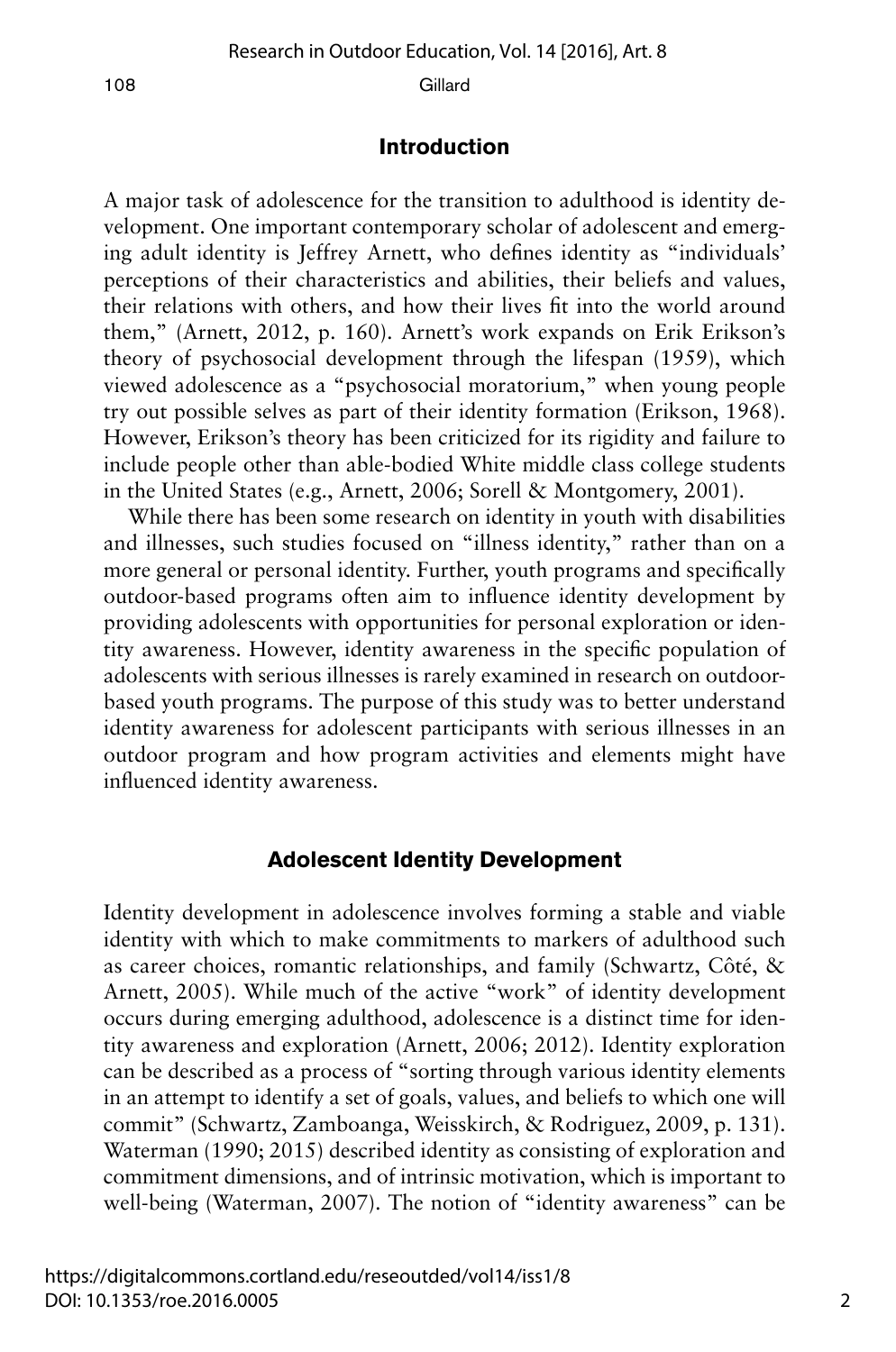used to describe the initial stages of identity formation and was the focus of the present study.

Identity awareness has been shown to occur for most adolescents participating in self-defining leisure activities (Coatsworth et al., 2005), and found to be a mediating mechanism for participation in extracurricular activities (Eccles, Barber, Stone, & Hunt, 2003). Extracurricular activities and youth programs offer opportunities for specific identity work such as personal exploration and strengthening of self-knowledge and sense of self (e.g., Dworkin, Larson, & Hansen, 2003; Fredricks et al., 2002). Analyzing developmental experiences across a variety of youth contexts (e.g., organized activities, unstructured free time, classroom time, etc.), Hansen, Larson, and Dworkin (2003) found that experiences in organized activities were the most effective context for promoting the development of identity exploration and reflection, among other outcomes. However, there appear to be differences across youth experiences in how identity is experienced (Hansen, Skorupski, & Arrington, 2010). More research is needed about qualities or settings of youth programs that relate to identity.

## **Identity in Outdoor Programs**

One setting for adolescent and young adult identity development is the outdoors, such as camps and outdoor programs. Research on youth, adolescent, and emerging adult identity in camps has found that camps can promote achievement and sense of accomplishment (Holman, McAvoy, Rynders, & Goldenberg, 2003), positive identity (Henderson, Whitaker, Bialeschki, Scanlin, & Thurber, 2007; Thurber, Scanlin, Scheuler, & Henderson, 2006), identity-supportive interactions (Dahl, Sethre-Hofstad, & Salomon, 2013) and identity development (Johnson, Goldman, Garey, Britner, & Weaver, 2010). Research on adolescent wilderness and outdoor programs has found identity-related outcomes such as increased self-confidence and new selfperceptions (Duerden, Taniguchi, & Widmer, 2012), and positive sense of identity and purpose in life (Norton, Wisner, Krugh, & Penn, 2014). For most of these studies, identity was one of several outcomes identified from outdoor youth programs.

However, some research has specifically focused on identity in outdoor youth programs. For example, participants in an adventure recreation program experienced a progressively positive impact on their identity processing and development when contrasted with the comparison group (Duerden, Widmer, Taniguchi, & McCoy, 2009). In a study of a ship-based adventure program, Kaly and Heesacker (2003) explored the potential for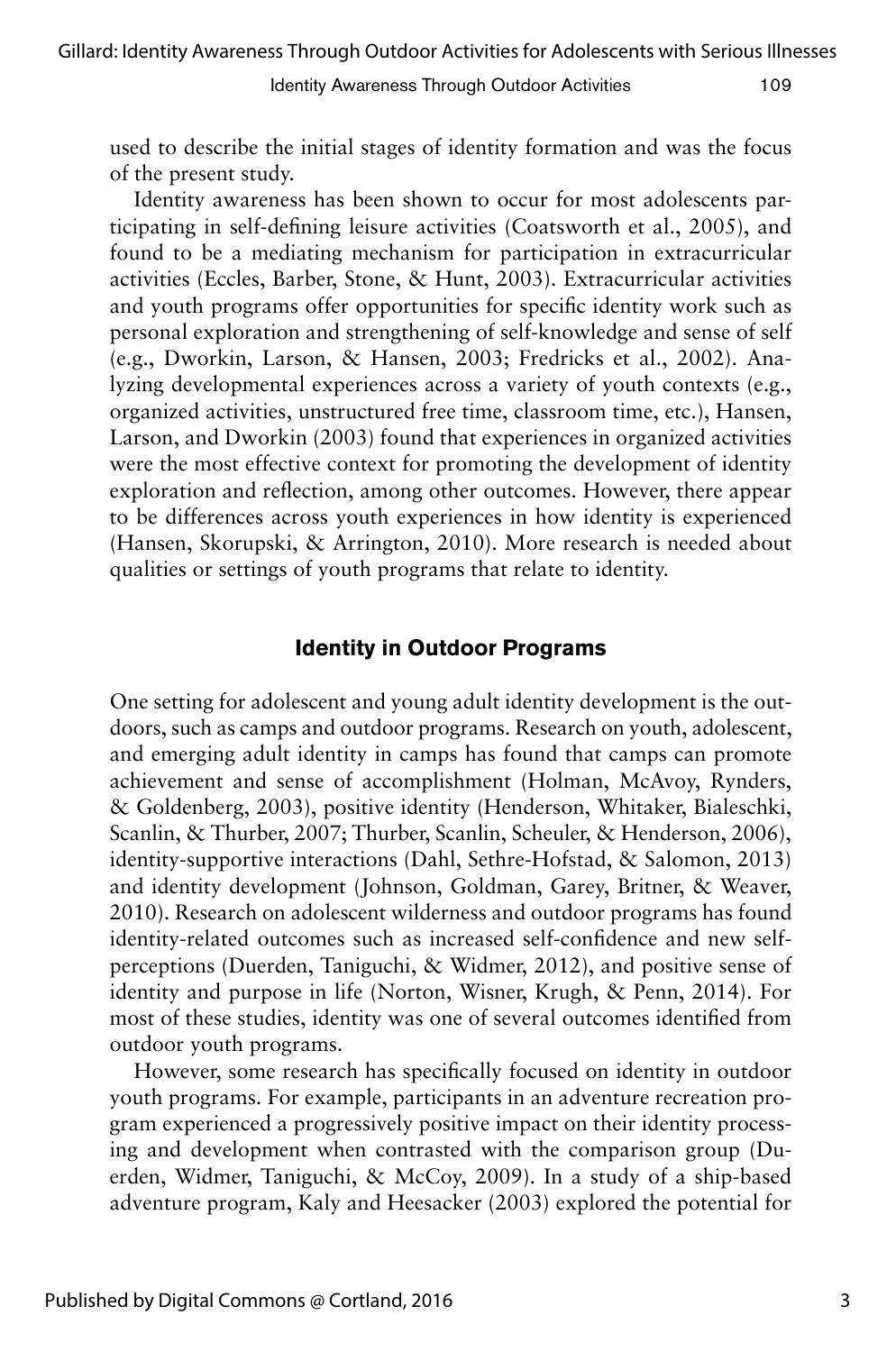adventure-based programs to affect identity development. In a study of a wilderness program for adolescents with depression, the search for identity and the development of the true self were notable opportunities for participants (Norton, 2010). Further research found that this wilderness program contributed to students' positive sense of identity and purpose in their lives (Norton & Watt, 2014). These and other studies point to the strong potential for identity development in outdoor youth programs.

While several studies have explored identity in outdoor programs for youth in general, disability- and illness-specific residential camps can also have an impact on related outcomes such as social acceptance (Devine, 2015), and self-esteem (Dawson, Knapp, & Farmer, 2012; Devine & Dawson, 2010). As Dawson et al. (2012) found, memorable elements of an oncology camp included supportive community, normalizing experience, positive recollection of their camp experience and memories of specific activities. Still, more research is needed to better understand how outdoor youth programs have potential to influence identity awareness for youth with illnesses.

#### **Identity for youth with serious illness**

While opportunities for identity development through outdoor youth programs often aim to be inclusive of all youth, opportunities are limited for youth with serious illnesses to participate in outdoor programs due to a lack of alignment between their medical needs and the availability of sufficient medical care in outdoor settings (Kiernan, Guerin, & MacLachlan, 2005). Yet, for young people living with serious illnesses, the opportunities for identity development found in the outdoors could be important for their well-being. Growing up with risk factors from missing school and socialization opportunities, combined with high levels of illness-related stress and uncertainty mean that positive identity development is a crucial protective factor for youth with serious illness (Stam, Hartman, Deurloo, Groothoff, & Grootenhuis, 2006). Additional dimensions of complexity and difficulty exist for youth struggling to fit in with peers, adjust to difficult life events, and navigate the discordance between society's perceptions of youth as healthy and the lived experiences of illness (Beckwitt, 2014). Adolescents with serious illness experience these difficulties in addition to the normative tasks of development.

One type of identity development that exists only for youth with serious illness is illness identity development. Illness identity is one dimension of illness representation and relates to symptoms attributed to illness and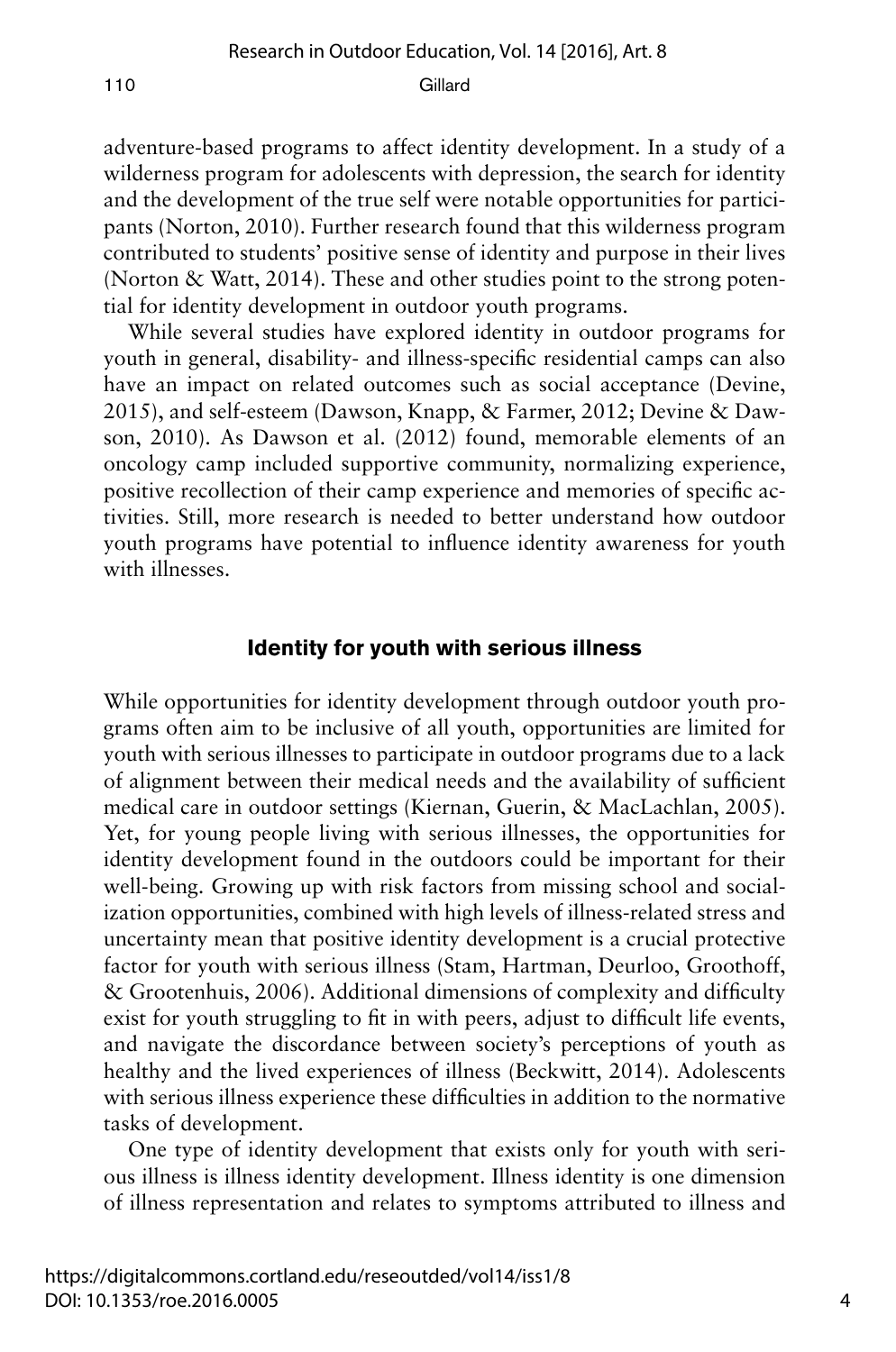illness labels (Law, Tolgyesi, & Howard, 2014). Strategies for normalizing illness and managing identity can be parts of efforts toward social comparison for adolescents with chronic illness (Heaton, 2015). Working toward normalization can be an important strategy to accept reality while preventing illness from dominating their lives (Van Staa, Jedeloo, Latour, & Trappenburg, 2008). However, it is important to note that several studies about identity have shown little or no differences in outcomes between adolescents with and without serious illness (e.g., Lugasi et al., 2013; Luyckx et al., 2008; Pinquart & Pfeiffer, 2015; Snelgrove, 2015). Authors of these studies similarly suggested that identity development processes might be similar for youth with and without serious illness due to general adolescent development tasks and progression. Further, a common desire for adolescents is striving for "normalcy," whether that normalcy is within or outside the context of illness. Still, opportunities for identity development through outdoor-based youth programs are typically unavailable to youth with serious illnesses.

To summarize the literature, while there has been much research on identity for adolescents, and some research on identity in outdoor youth programs, very little research has examined how youth with serious illness might experience identity awareness through outdoor programs. The specific purposes of this study were to (1) identify which activities in a sevenday outdoor-based program most related to identity awareness in a group of adolescents with serious illnesses and (2) explore potential changes in program participants' identity awareness. Findings from this study could inform future research and practice.

### **Methods**

## Setting

The study setting was Hero's Journey (operated by The Hole in the Wall Gang Camp), a free outdoor adventure-based camp program for youth aged 16-18 living with serious illnesses such as hemophilia, sickle cell, HIV/ AIDS, cancer, and metabolic disease. Groups of 12–15 youth participated in each of the five sessions of Hero's Journey. Identity awareness was one of several intended outcomes of Hero's Journey. Other outcomes included tenacity, competency, exploration, and friendships. Given participants' developmental stage and focus on the hero's journey metaphor (Campbell, 1949), programming for identity awareness was a top priority. To support programming, medical care involved careful screening and preparation before the program, supervision by two nurses and staff trained in working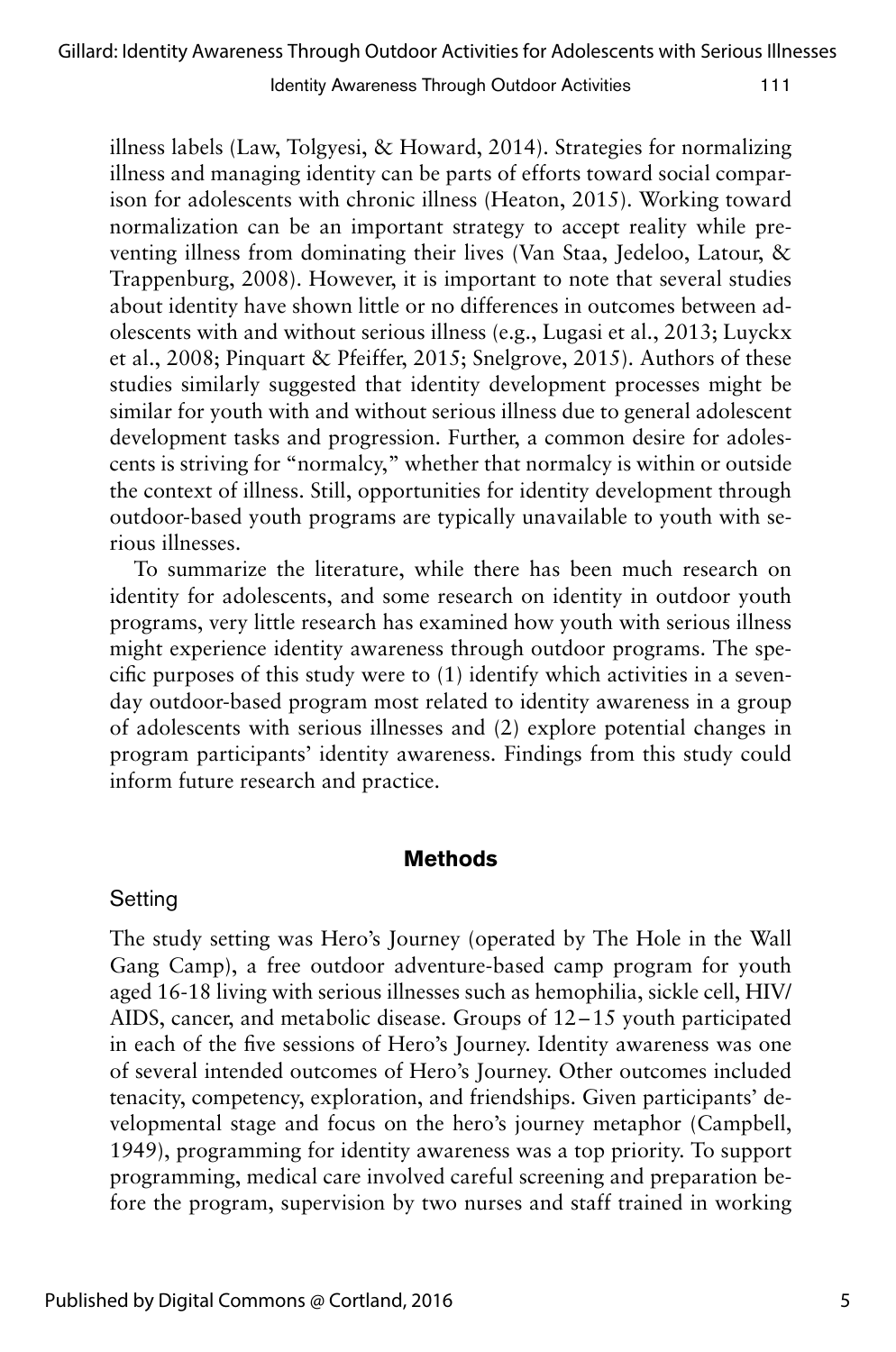with adolescents with chronic illnesses, and careful adaptations of activities to ensure appropriate levels of challenge for all participants.

Major activities included training in wilderness first aid and search and rescue, teambuilding, backpacking, and outdoor living. Specific activities included personal challenges such as climbing a tower and ziplining at night (the "night climb with zip line"), self-awareness activities and ceremonies, journaling, and solo time. In 2015, Hero's Journey served 74 adolescents aged 16–18 with illnesses. All participants' parents and caregivers provided study consent for all participants. All but two participants assented to completing surveys on their last full day.

#### Qualitative data collection and analysis

To examine which Hero's Journey activities related to participants' identity awareness, an open-ended question was included in the survey: "Identity is defined at The Hole in the Wall Gang Camp as 'discovering who I am.' Please describe a time at Hero's Journey when you discovered who you are." Data were analyzed utilizing a modified version of the constant comparative method (Dupuis & Smale, 2000; Corbin & Strauss, 2014). This process first involved open coding of the written responses to identify conceptual categories related to identity awareness during the program. Two coders open-coded the data and came to agreement on all codes. Second, axial coding involved comparing emergent patterns across participants to identify common patterns in the data. Third, selective coding involved identifying substantive codes to conceptualize the empirical findings about development of identity awareness during the program. Fourth, theoretical coding involved organizing concepts and patterns into a central explanatory category about aspects of the program that affected identity awareness. Finally, emergent patterns and their relations were compared and linked with empirical and theoretical constructs in the literature. Conversations were held with the two program coordinators to describe the activities comprising the themes and to better understand the purpose of the activities mentioned by participants.

#### Quantitative data collection and analysis

Quantitative data were also collected. To examine potential changes in participants' identity awareness, an identity scale was created. This 11-item scale included six adapted items from the Youth Experiences Survey 2.0 tool (YES 2.0; Hansen & Larson, 2005) and five adapted items from the Developmental Assets Profile (DAP; Search Institute, 2013). Items related to identity were chosen from these scales because compared to other items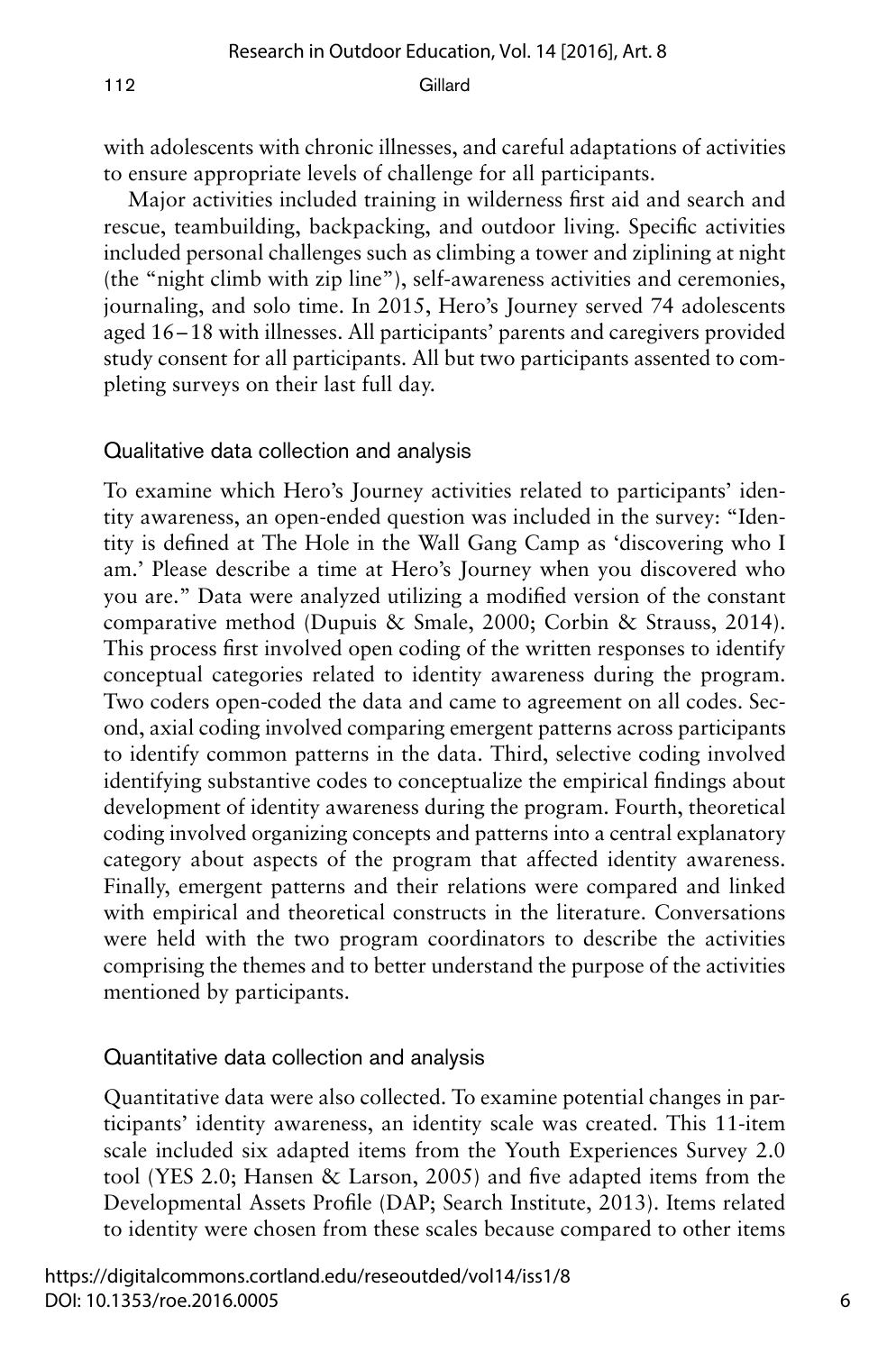that measured goal-setting, positive community relationships, or stress for example, the items chosen for this study most closely reflected the concept of "identity awareness" as discussed earlier.

The YES 2.0 tool was created by Hansen and Larson in the early 2000s as a self-report instrument to inventory high school-aged students' developmental experiences in an organized youth activity, such as an extracurricular activity or community-based program (Hansen & Larson, 2005). The YES 2.0 has strong evidence of scale reliability and validity (Hansen et al., 2003; Hansen et al., 2010; MacDonald, Côté, Eys, & Deakin, 2012). One study on a burn camp utilized the YES 2.0 and found that participants credited the camp experience with helping them with identity formation and reflection, improved social interactions, and increased initiative (Rimmer et al., 2012).

The YES 2.0 items focus on positive developmental experiences within personal development (including "Identity Work") and interpersonal development, and on negative experiences. Only the Identity Work scale (i.e., identity exploration and identity reflection sub-scales) was used in the present study and items were modified from "this activity" to "Hero's Journey" to focus participants on the overall program experience rather than on their most recent activity in the program.

The DAP was created as a self-report instrument in 2004 by the Search Institute (Search Institute, 2013). The DAP items focus on external assets (support, empowerment, boundaries and expectations, constructive use of time) and internal assets (commitment to learning, positive values, social competencies, positive identity) of youth in grades 6–12 (Wilson-Ahlstrom et al., 2014). The DAP has been shown to be highly reliable and valid among samples of American youth (Search Institute, 2013) and youth in other countries (Scales, 2011). A longitudinal study of urban youth in a wilderness program used the DAP and found the largest increases immediately after the program in the areas of Positive Identity, Use of Time, and Learning (Norton & Watt, 2014). Only the Positive Identity scale (i.e., personal power, self-esteem, sense of purpose, and positive view of personal future) was used in the present study. See Figure 1 for DAP and YES 2.0 items used in this study.

Other adaptations to the scales included changing the item stems and response categories. Given that Hero's Journey participants were asked to share their beliefs about the effect that the program had on their identity awareness at the end of the program, the stem to these items read: "How much, if any, has this session at Hero's Journey changed you?" The wording of this stem came from the American Camp Association's Youth Outcomes Battery (2011), which has good reliability and validity (Sibthorp, Bialeschki, Morgan, & Browne, 2013). Response options were: decreased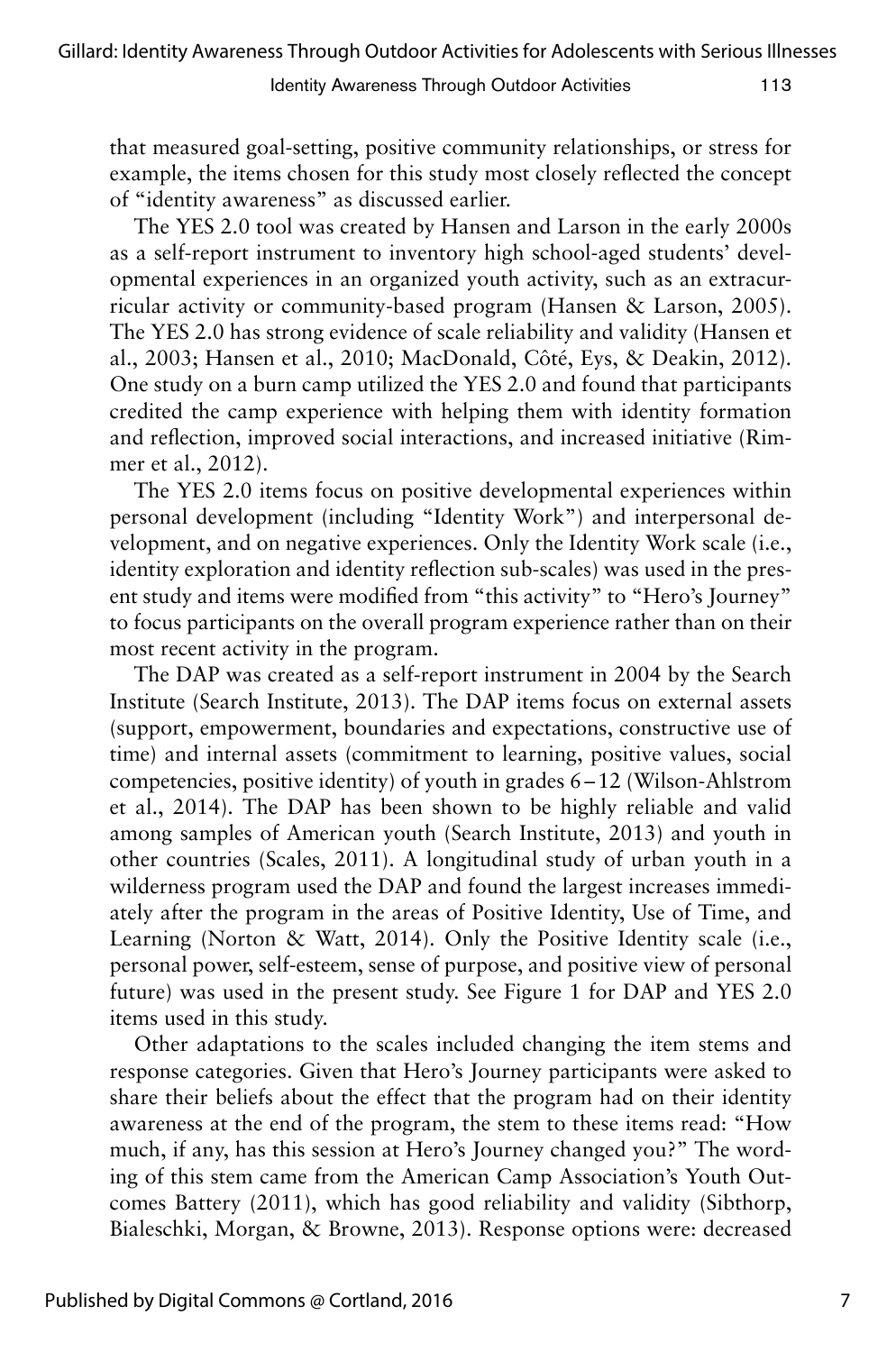(–1), did not increase or decrease (0), increased a little (1), increased some (2) and increased a lot (3). Adapting the stems and response categories in this way prompted participants to specifically reflect on changes attributable to their Hero's Journey experience. The identity scale in this study had very good reliability ( $\alpha = .893$ ).

Quantitative data were analyzed with descriptive statistics, reliability assessments, and principal components analysis (PCA). The PCA was chosen instead of factor analysis because the study explored scale performance in a new context where the scores were unpredictable and thus deemed an empirical summary of the data set (i.e., PCA) rather than a theoretical solution warranting factor analysis (Tabachnick & Fidell, 2007).

This study applied an exploratory and concurrent mixed methods research approach (Creswell & Plano Clark, 2010) to explore the concept of identity awareness across both data types. Seventy-two of 74 participants answered all survey questions in this study.

#### **Results**

#### Qualitative data

Analyses of qualitative data revealed the central explanatory category (Corbin & Strauss, 2014) of *structured and unstructured activities related to identity awareness*. Several common responses emerged for each activity type.

The most frequently reported structured activity related to identity was the night climb with zip line  $(n = 24)$ . A participant shared:

I discovered who I was after reflecting on the week as a whole after the night tower climb and zip line to the "unknown." I realized for the first time I truly believed in my future and am hopeful of my potential. I know now that I have the potential to not only help others, but help myself and be my own hero. My priorities and perspective was shifted greatly. I have been reminded of the lovely simplicities of life. I know now that my priorities are to merely follow my bliss and learn to be selfish along with selfless. I am a caregiver, courageous, determined, and stubborn. Most of all, I have the potential to be not only a hero to others, but a hero to myself . . . eventually.

Another participant wrote:

A time at Hero's Journey when I discovered who I was was when I climbed the tower and zipped off. Crossing that abyss was very scary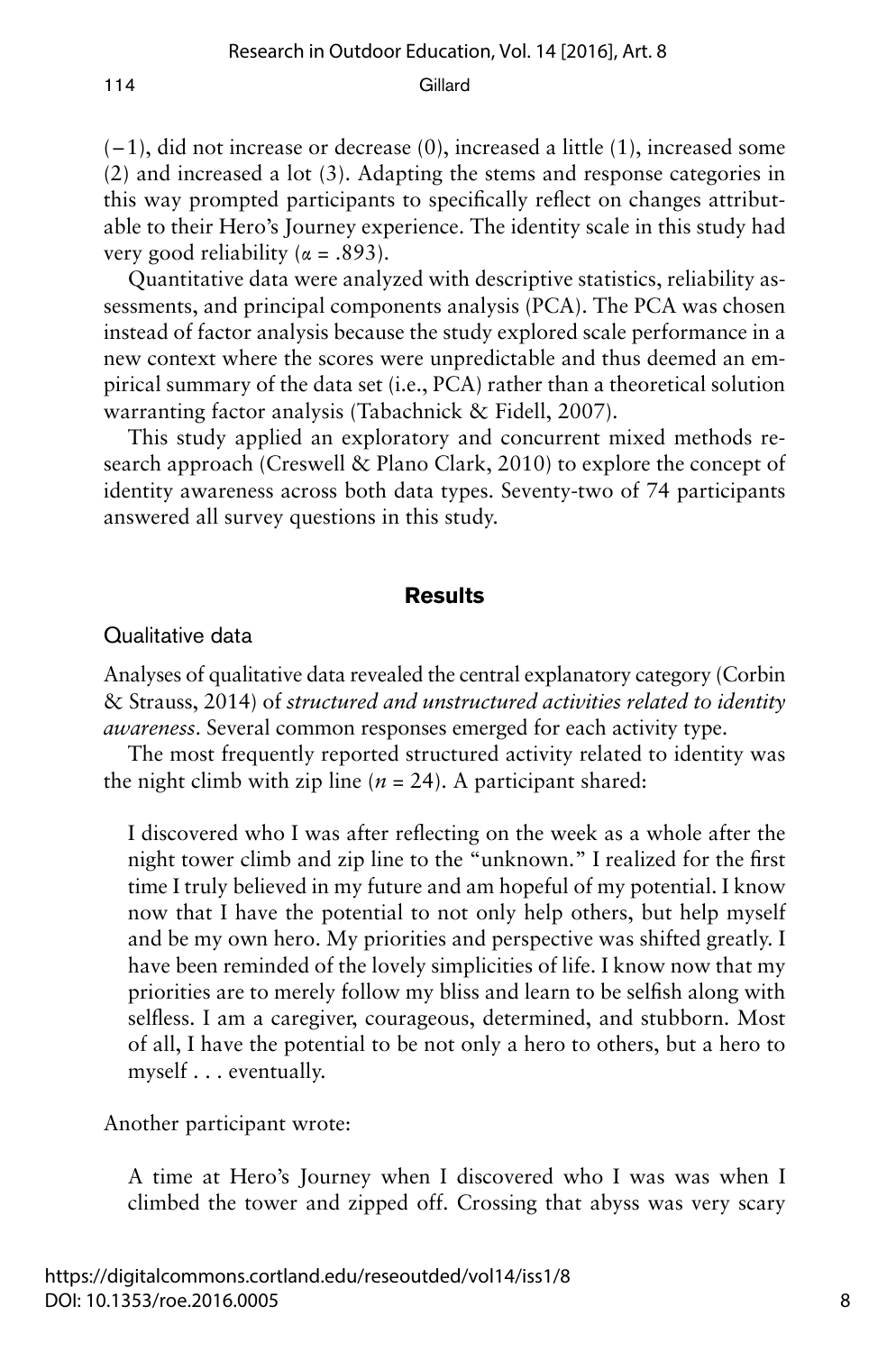for me so at the top along the zip line and at the end I completely broke down. Which was something I used to have a lot of trouble doing. Seven years since I was diagnosed and all the feelings held in came rushing out. I knew who I was. I knew my feelings.

According to the program coordinators, in the night climb with zip line activity, participants climbed a tower that represented their physical and emotional challenges faced in daily life for which there were no clear solutions. At the top of the tower, participants had a deep conversation with the program coordinator to identify that which they wished to leave behind as they moved into the unknown or "abyss" of their next stage of life. Participants then practiced courage by jumping off the top of the tower into the dark, zip lining down to where the counselors and other program participants were waiting to greet them after this typically cathartic experience.

Other structured activities commonly reported were the nightly fire council ( $n = 10$ ) and key ceremony ( $n = 9$ ). Each night, the fire council encouraged participants to share their answers to a meaningful question and reflect on the day. A participant explained:

At the fire in the remote campsites [backpacking trip] I found out that I have a deep, strong leader inside of me that didn't really come out. I also found out that I am a really hard working, determined individual that really has changed over the number of days and I really have accepted that person that I am. I feel after Hero's Journey that I will bring that person into the outside world and benefit from it by using around friends, family, and strangers so that I can really become a better person.

Another participant wrote:

During fire chat when we talked about our fears and coping mechanisms. I think those link a lot to how I handle situations and cope with problems. Since I had to think about it (which I had never really done before) I was forced to come to terms with my reality and know myself much better.

In the key ceremony, staff described positive attributes of each participant's character and provided a word or phrase that embodied the description. One participant shared, "The time I discovered who I was at Hero's Journey was the key ceremony. I never knew I had a 'guardian' in me. I truly believe that I care for the people I'm surrounded by." Another participant wrote, "I felt as though I discovered myself when my counselors chose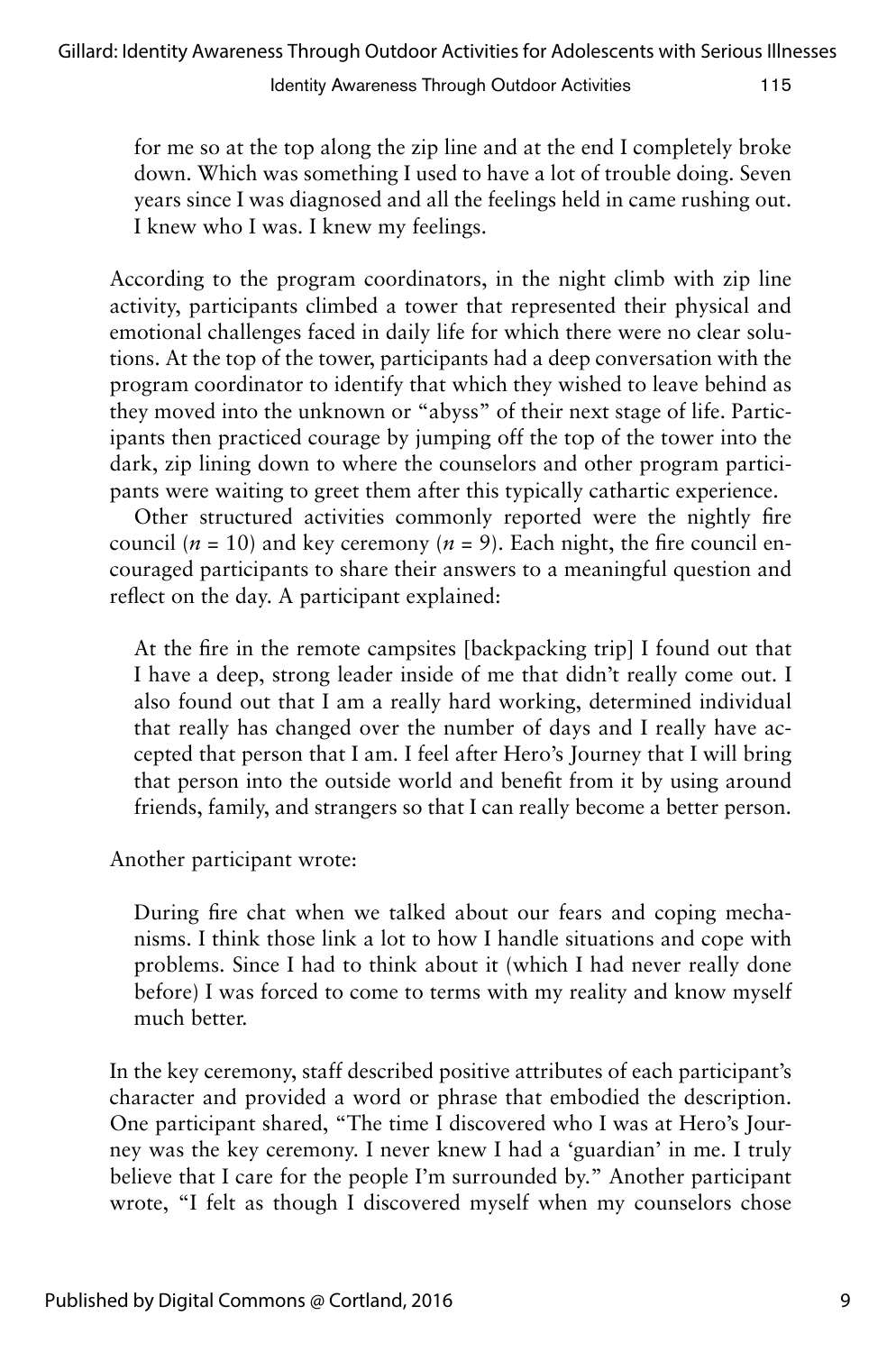words and traits to describe me." The fire council and key ceremony activities gave participants opportunities to identify and reinforce meaningful and positive personal characteristics about themselves.

Second, while not specific activities, participants reported identity awareness in unstructured activities through personal reflection (*n* = 23) and through communication with other participants and counselors  $(n = 14)$ . A participant explained how Hero's Journey provided the opportunity for personal reflection:

I recently had been making changes in my life about who I am, and I sort of used HJ [Hero's Journey] to observe my newfound attitude and see if it is truly healthy for me and makes me happy. Though there may be a thing or two I can still work on, overall HJ has helped me to "discover" that the new me I created before HJ is the good me.

Another participant wrote:

At camp while I was talking with a counselor and he mentioned to me about making a wrong assumption. He thought that I was the typical, 'tough football jock' because he looked me over and saw the athlete in me. But while sharing stories about me or just saying things from the heart, he realized that I was really caring and had a sensitive side. By him saying this, it made me acknowledge this also. I have always been like that around others, but never noticed me making that change. On the field I am the tough jock that may bend but won't break. But in everyday life, I am sensitive and caring for others.

Another participant discussed communication:

When I was in the patrol group [backpacking group] is when I discovered who I was the most when I became closer to my friends and had conversations with them I haven't had with anyone else and I was able to be open with them and talk about personal things and have their positive feedback to help me through what I was going through and to have me know it's okay to be who you want to be no matter who that is.

One participant wrote, "My fellow participants helped me realize things about myself that I would have never recognized without them." For these participants and others sharing similar experiences, Hero's Journey provided experiences for both internal reflection and external sharing. One to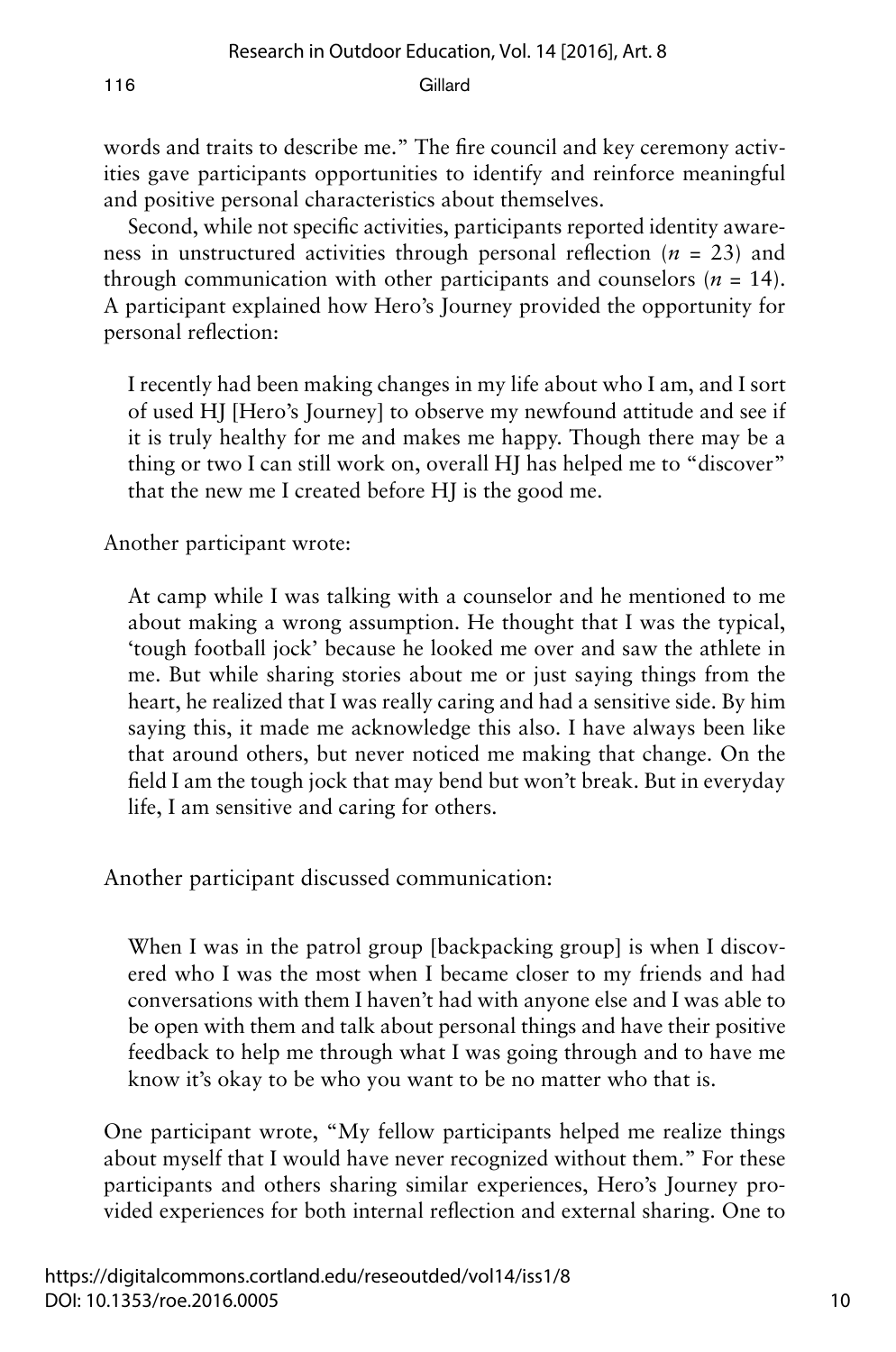

**Figure 1** Means and standard deviations of identity scale items with YES 2.0 (Y) and<br>RAR (R) it with the late of DAP (D) items included.

Note: Scale response categories were –1 (decreased), 0 (did not decrease or increase), 1 (increased a little), 2 (increased some), and 3 (increased a lot).

four participants each described nine other activities at Hero's Journey, but there were no discernable patterns in responses.

## Quantitative data

Principal component analysis was conducted on the 11 items with orthogonal rotation (varimax). One component comprising all 11 items explained 50.47% of variance, with all items loading above .40. The YES 2.0 and DAP scales were not separate components in this sample and appeared to measure the same construct of identity. The mean score for all participants was 2.23 (*SD*: .68) on a scale of –1 (decreased) to 3 (increased a lot), indicating that identity awareness increased some or a lot for nearly all participants. See Figure 1 for all means of identity scale items. Eighty-five percent or more participants reported increases for every scale item.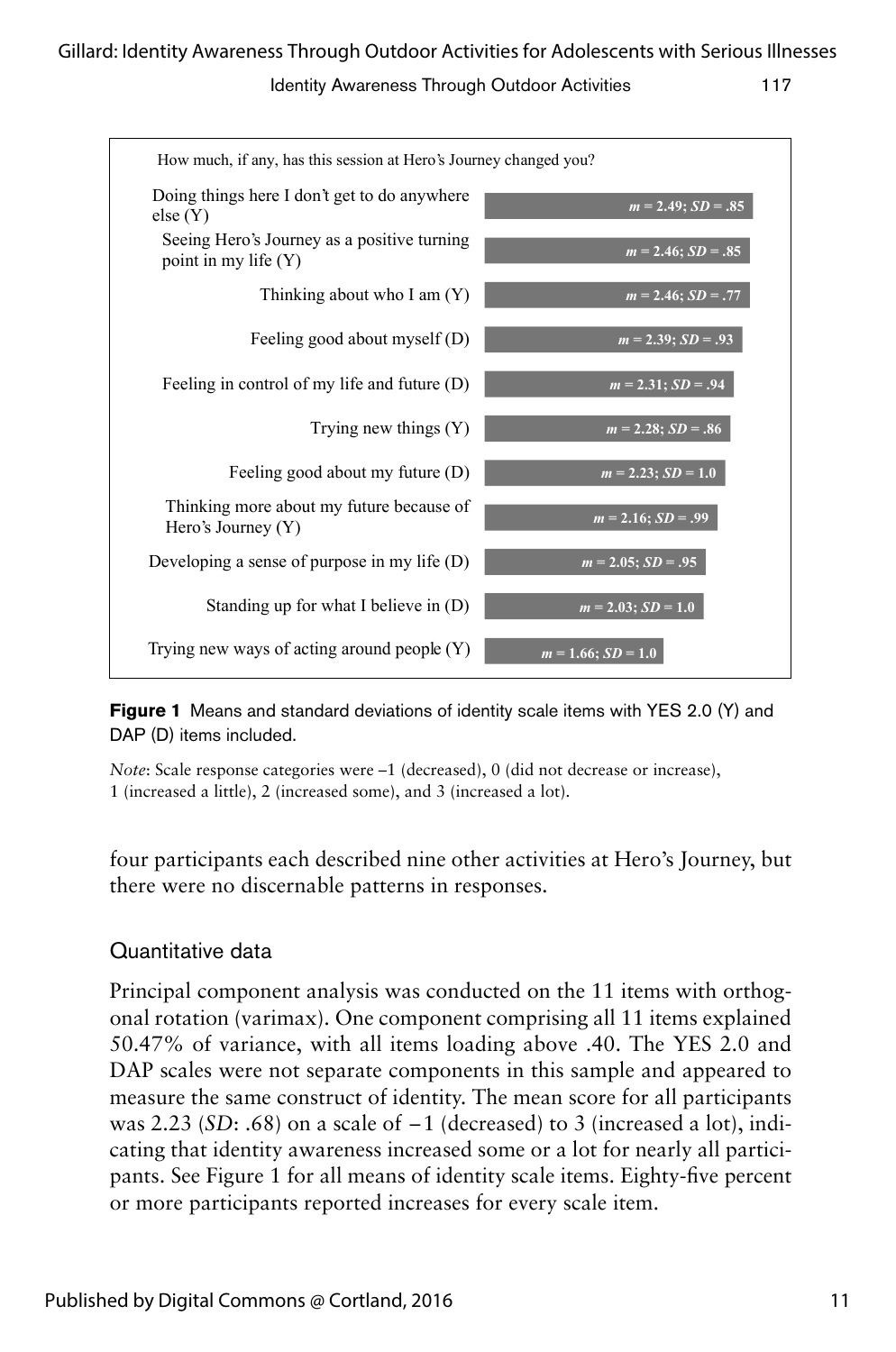#### **Discussion**

The purpose of this study was to identify which activities in a seven-day outdoor-based program most related to adolescents' identity awareness and investigate potential changes in participants' identity awareness. Qualitative data analysis revealed identity awareness-related activities while quantitative data analysis confirmed that change. This study showed that participants' identity awareness increased and related not only to the structured activities of the night climb with zip line, fire council, and key ceremony, but also to self-reflection and interacting with others.

Notably, the three structured activities (e.g., night climb with zip line, fire council, key ceremony) took place at night when participants concentrated on what they thought about themselves and their experiences both in life and at Hero's Journey. Additionally, identity awareness was experienced through internal and external processing but not through specific activities. Certainly, the structured and unstructured activities of Hero's Journey allowed space for these types of processing to occur, but this theme seemed to transcend specific activities.

This research contributes theoretical links between activities and the developmental process of identity awareness. By asking participants to report on a time at Hero's Journey when they discovered who they are, data revealed common patterns and a central explanatory category emerged. In this study, the explanatory category was *structured and unstructured opportunities for identity awareness*. However, it is not enough to simply have opportunities for identity awareness in a program. Participants should also demonstrate growth or improvement in identity awareness. This study showed participants reported their identity awareness increased, and used analyses of qualitative data to peer into the "black box" of programming. The black box refers to the mechanisms and contexts within a program that are foundational for developmental outcomes to emerge (e.g., Ewert, 1983; Mainieri & Anderson, 2015; Yohalem & Wilson-Ahlstrom, 2010).

Certain types of program contexts and settings have been shown to provide developmentally appropriate fit to individual young people and to enhance youth development (e.g., Eccles & Gootman, 2002). This study builds on the work of Hansen, Larson, Yohalem, and others in examining how organized activities can promote identity awareness and other youth outcomes. For example, in organized activities such as camp, Manieri and Anderson (2015) found in their study of a teen leadership program that key elements of the program connected to camper outcomes were program structure, group bonding, and camp context. Henderson, Powell, and Scanlin (2005) found important camp components to be: contact and lead-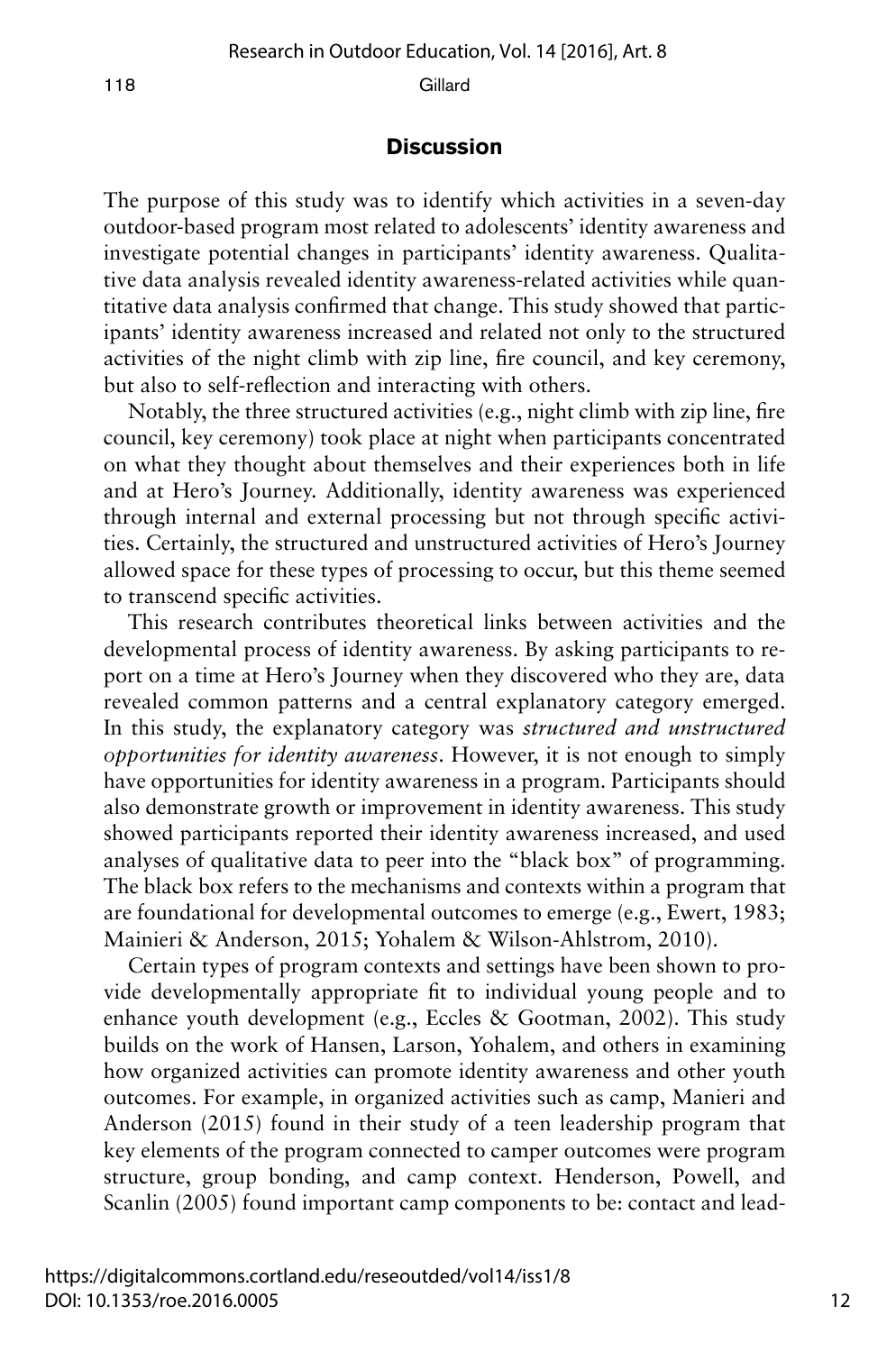ership from trained staff and the supportive relationships they provided, program mission and structure, accountability, outcome assessment, and skill building opportunities. Specific to illness-related camps, Dawson et al. (2012) found that oncology camp elements important to participants were supportive community, positive recollection of the camp experience, and memories of specific activities. In the present study, participants tied similar concepts to their increases in identity awareness. The present study contributes to the evidence base of important program features designed to promote positive youth outcomes such as engaging activities, opportunities for building relationships, and reflection.

## Implications for practice

This research contributes to the field because of its inclusion of a population of adolescents with serious illnesses who increased their identity awareness in an intensive residential outdoor-based program. Compared to their peers and because of health-related concerns, adolescents with serious illnesses typically have fewer opportunities for outdoor-based challenging experiences in which identity awareness can occur. The research conducted with Hero's Journey demonstrates that given developmentally appropriate and medically-supported activities and opportunities, adolescents with serious illness can experience identity awareness through outdoor programming.

The structured program activities of the night climb with zip line, fire council, and key ceremony appeared to be major drivers of identity awareness. Program staff should continue these activities, consider how these activities contain essential program features that drive participants' identity awareness, and integrate similar features (e.g., emotional and physical safety, reflection) into other program activities. Structured and unstructured opportunities for internal and external processing can potentially magnify or serve as the main conduit for identity awareness.

## Implications for research

Exploring which program elements relate to developmental outcomes such as identity awareness is an area for future research. More research is needed to better understand links between activities and youth outcomes, and to further explicate processes within identity development for similar populations in similar settings. Given the exploratory nature of this study, further investigation of identity for youth with serious illnesses in outdoor programs is warranted.

The study's identity awareness scale was adapted from two psychomet-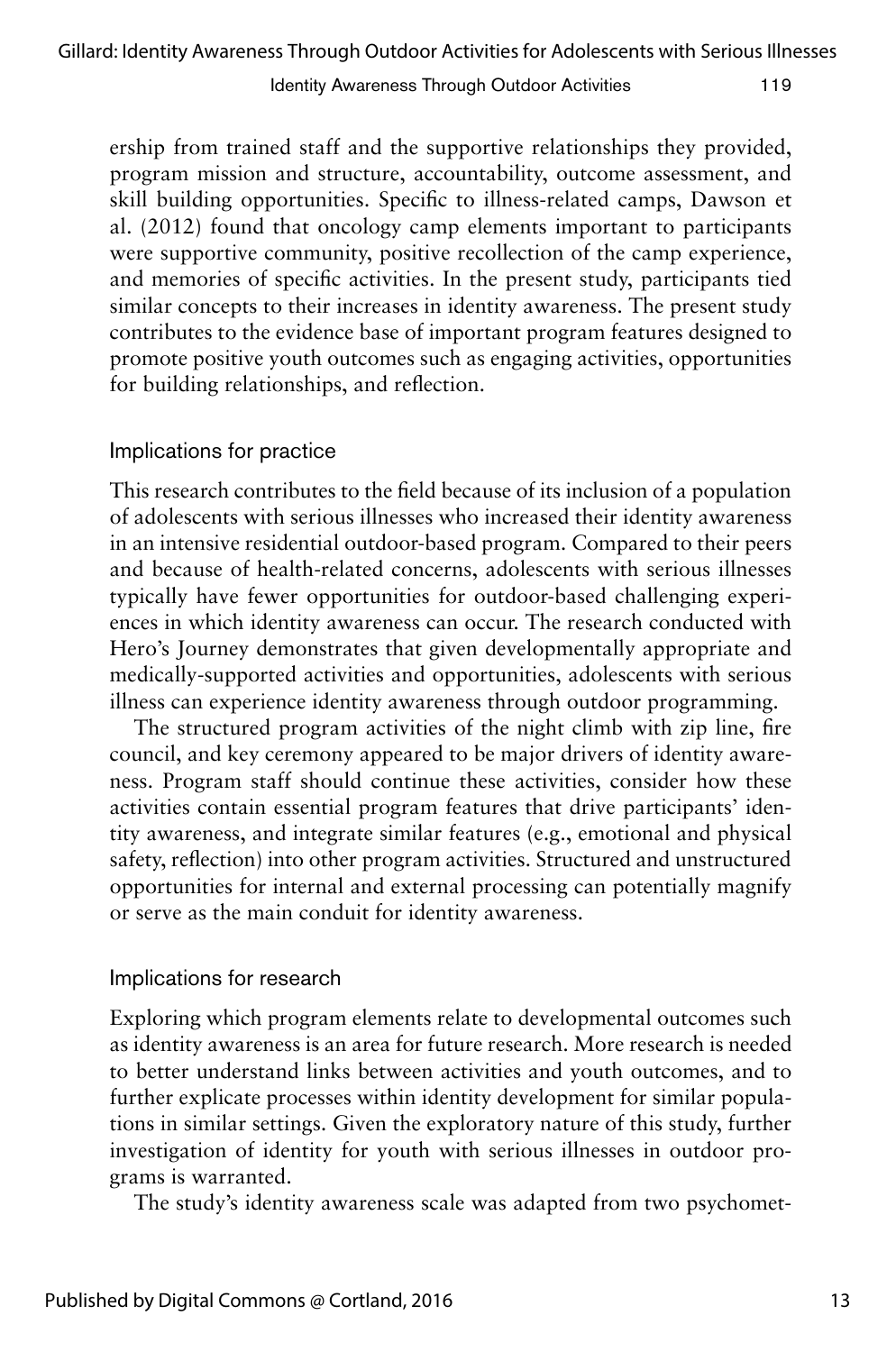rically strong identity scales and found to be psychometrically strong in a population of youth with serious illnesses in an outdoor program. Further use of these scales in other youth settings would be beneficial. Additionally, use of an open-ended question about identifying times during the program when participants experienced an outcome yielded rich and diverse responses from participants. Similarly worded questions could be used in other research aiming to connect program processes to youth outcomes.

Still, limitations to this study exist. One limitation is that the data were self-reported, which means participants might have aimed to be socially desirable in their answers, had limited introspective ability, or answered with different ideas about what "identity awareness" meant to them. Another limitation is that the data were cross-sectional and collected at the end of an intense residential experience when euphoria could have been a factor in inflating responses. If data were collected at another time frame, results might vary. Future studies should collect identity awareness data over multiple time points to see if and how changes occur as participants become more removed from the activities. Other studies could examine other populations with disabilities, similar programs but with different activities, or use observations or other methods to assess identity awareness.

#### **Conclusions**

This study investigated identity awareness at a wilderness-based program in a population of adolescents with serious illnesses and found that participants' identity awareness increased and related to the specific activities of the night climb with zip line, fire council, and key ceremony, and to selfreflection and interacting with others. One strength of this study included collecting multiple types of data to better understand the concept of identity awareness. Another strength is that this study used psychometrically strong tools to explore identity awareness. This research contributes to the field of youth development and outdoor recreation and education because of its inclusion of a population of adolescents with serious illnesses who increased their identity awareness in an intensive residential outdoor-based program.

Special thanks to Ashley Boyd, Greg Yeager, and James Sibelle.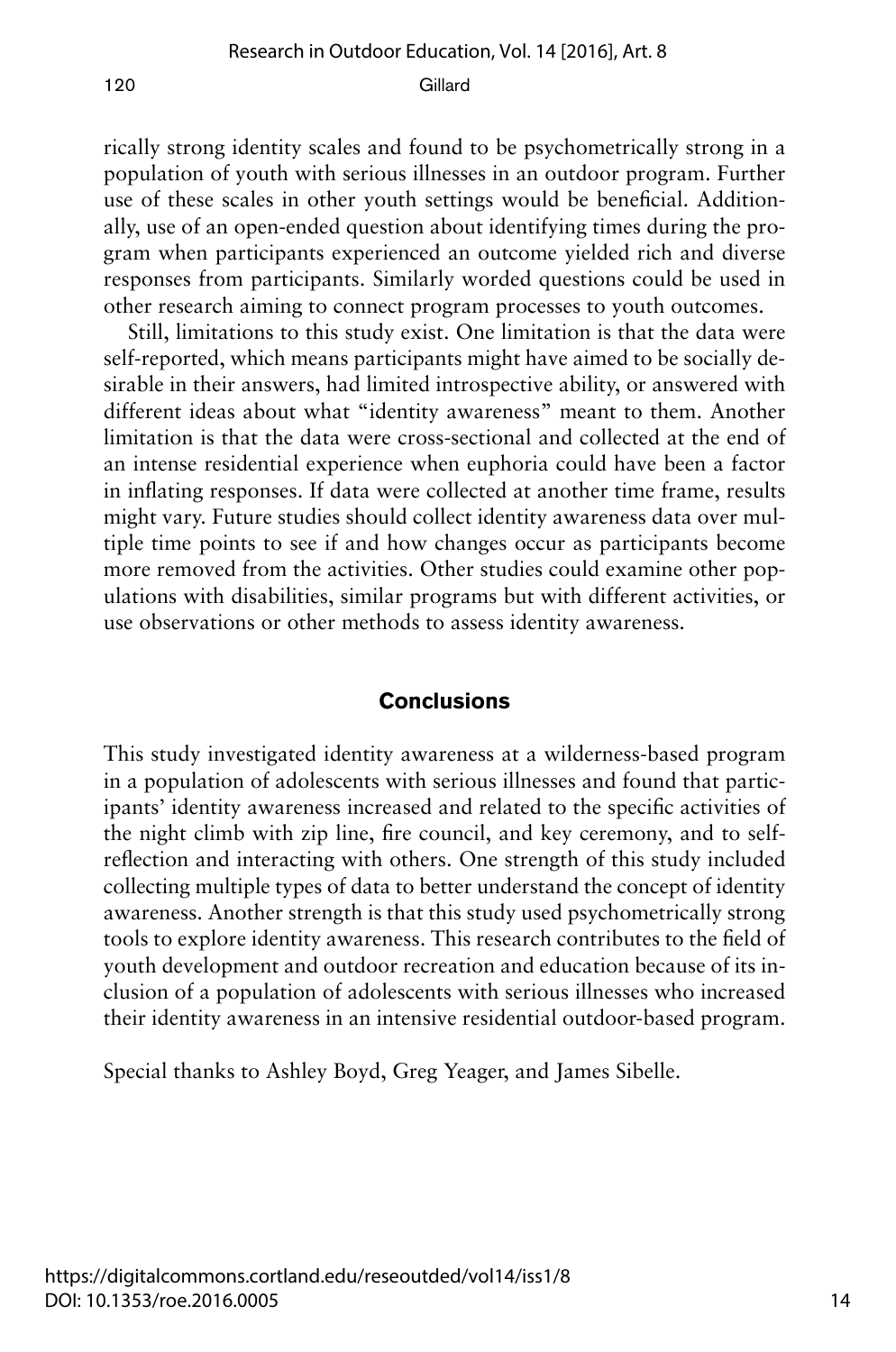## **References**

Arnett, J. J. (2006). Preface. In J. J. Arnett & J. L. Tanner (Eds.), *Emerging adults in America: Coming of age in the 21st century* (pp. 3–20). Washington, DC: American Psychological

- Arnett, J. J. (2012). *Adolescence and emerging adulthood (5th Ed.)* New York: Pearson.
- Beckwitt, A. E. (2014). Childhood cancer camps: Their role in adults surviving childhood cancers lives. *J Pediatr Oncol Nurs, 31*(1), 34–40. doi:10 .1177/1043454213515335
- Campbell, Joseph. (1949). *The hero with a thousand faces*. Princeton: Princeton University Press.
- Coatsworth, J. D., Sharp, E. H., Palen, L. A., Darling, N., Cumsille, P., & Marta, E. (2005). Exploring adolescent self-defining leisure activities and identity experiences across three countries. *International Journal of Behavioral Development, 29*(5), 361–370.
- Corbin, J., & Strauss, A. (2014). *Basics of qualitative research: Techniques and procedures for developing grounded theory (4th ed.)*. Thousand Oaks, CA: Sage Publications.
- Creswell, J. W., & Plano Clark, V. L. (2010). *Designing and conducting mixed methods research*. Thousand Oaks, CA: SAGE Publications.
- Dahl, T. I., Sethre-Hofstad, L., & Salomon, G. (2013). Intentionally designed thinking and experience spaces: What we learned at summer camp. *Learning Environments Research, 16*(1), 91–112.
- Dawson, S., Knapp, D., & Farmer, J. (2012). Camp war buddies: Exploring the therapeutic benefits of social comparison in a pediatric oncology camp. *Therapeutic Recreation Journal, 46*(4), 313–325.
- Devine, M. A. (2015). The role of a disability-specific camp in promoting social acceptance and quality of life for youth with hearing impairments. *Therapeutic Recreation Journal, 49*(4), 293–309. doi:http://js.sagamorepub .com/trj/article/view/6240/5492
- Devine, M. A., & Dawson, S. (2010). The effect of a residential camp experience on self esteem and social acceptance of youth with craniofacial differences. *Therapeutic Recreation Journal, 44*(2), 105–120.
- Duerden, M. D., Taniguchi, S., & Widmer, M. (2012). Antecedents of identity development in a structured recreation setting: A qualitative inquiry. *Journal of Adolescent Research, 27*(2), 183–202. doi:10.1177 /0743558411417869

Duerden, M. D., Widmer, M. A., Taniguchi, S. T., & McCoy, J. K. (2009).

Association.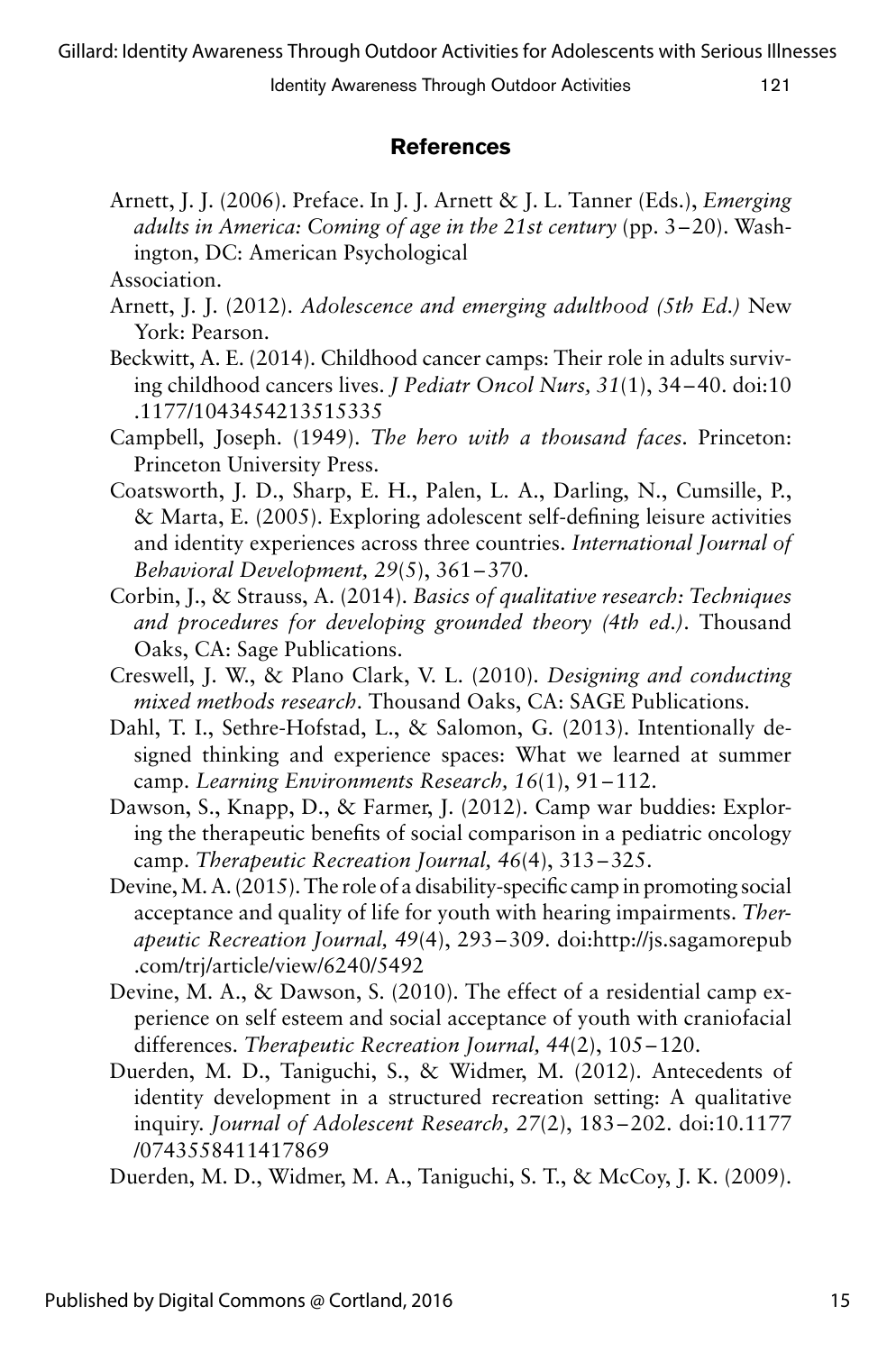Adventures in identity development: The impact of adventure recreation on adolescent identity development. *Identity, 9*(4), 341–359.

- Dupuis, S. L., & Smale, B. J. A. (2000). Bittersweet journeys: Meanings of leisure in the institution-based caregiving context. *Journal of Leisure Research, 32*(3), 303–340.
- Dworkin, J. B., Larson, R., & Hansen, D. (2003). Adolescent's accounts of growth experiences in youth activities. *Journal of Youth & Adolescence, 32*(1), 17–27.
- Eccles, J. S., Barber, B. L., Stone, M., & Hunt, J. (2003). Extracurricular activities and adolescent development. *Journal of Social Issues, 59*(4), 865–890. doi:10.1046/j.0022-4537.2003.00095.x
- Eccles, J., & Gootman, J. A. (Eds.). (2002). *Community programs to promote youth development*. Washington, DC: National Academy Press.
- Erikson, Erik H. (1959). *Identity and the life cycle*. New York: International Universities Press.
- Erikson, Erik H. (1968). *Identity, youth and crisis*. New York: W.W. Norton Company.
- Ewert, A. (1983). *Outdoor adventure and self-concept: A research analysis*. Eugene, OR: Center
- for Leisure Studies, University of Oregon.
- Fredricks, J. A., Alfred-Liro, C. J., Hruda, L. Z., Eccles, J. S., Patrick, H., & Ruan, A. M. (2002). A qualitative exploration of adolescents' commitment to athletics and the arts. *Journal of Adolescent Research, 17*(1), 68–97.
- Hansen, D. M., & Larson, R. (2005). *The Youth Experience Survey 2.0: Instrument Rvisions and Validity Testing*. Retrieved from http://youthdev .illinois.edu/?page\_id=189
- Hansen, D. M., Larson, R. W., & Dworkin, J. B. (2003). What adolescents learn in organized youth activities: A survey of self– reported developmental experiences. *Journal of Research on Adolescence (Wiley-Blackwell), 13*(1), 25–55.
- Hansen, D. M., Skorupski, W. P., & Arrington, T. L. (2010). Differences in developmental experiences for commonly used categories of organized youth activities. *Journal of Applied Developmental Psychology, 31*(6), 413–421.
- Heaton, J. (2015). Use of social comparisons in interviews about young adults' experiences of chronic illness. *Qualitative Health Research, 25*(3), 336–347.
- Henderson, K. A., Bialeschki, M. D., Scanlin, M. M., Thurber, C., Whitaker, L. S., & Marsh, P. E. (2007). Components of camp experiences for positive youth development. *Journal of Youth Development* Retrieved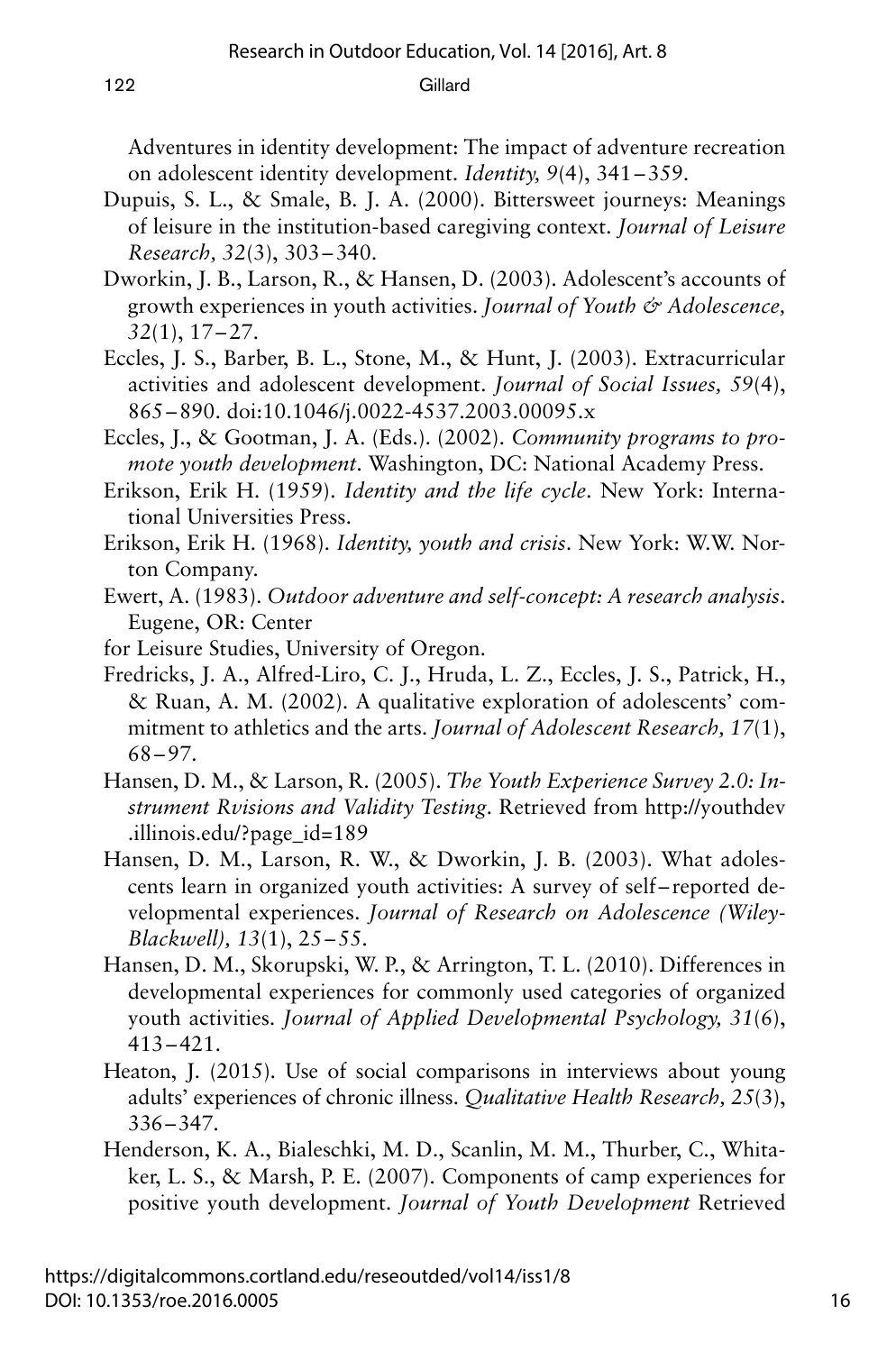September 1, 2016 from http://campspirit.com/wp-content/themes/Camp SpiritTheme/pdf/acedemicjournals/ComponentsCamp\_from\_JYD.pdf

- Henderson, K. A., Whitaker, L. S., Bialeschki, M. D., Scanlin, M. M., & Thurber, C. (2007). Summer camp experiences: Parental perceptions of youth development outcomes. *Journal of Family Issues, 28*(8), 987–1007. doi:10.1177/0192513x07301428
- Holman, T., McAvoy, L., Rynders, J., & Goldenberg, M. (2003). Outcomes—consequences—values of an integrated wilderness adventure program. *Journal of Experiential Education, 25*(3), 353.
- Johnson, S. K., Goldman, J. A., Garey, A. I., Britner, P. A., & Weaver, S. E. (2010). Emerging adults' identity exploration: Illustrations from inside the "camp bubble." *Journal of Adolescent Research, 26*(2), 258–295. doi:10.1177/0743558410376832
- Kaly, P. W., & Heesacker, M. (2003). Effects of a ship-based adventure program on adolescent self-esteem and ego-identity development. *Journal of Experiential Education, 26*(2), 97–104.
- Kiernan, G., Guerin, S., & MacLachlan, M. (2005). Children's voices: Qualitative data from the 'Barretstown studies'. *International Journal of Nursing Studies, 42*, 733–741. doi:10.1016/j.ijnurstu.2003.05.003
- Law, G. U., Tolgyesi, C. S., & Howard, R. A. (2014). Illness beliefs and self-management in children and young people with chronic illness: A systematic review. *Health Psychology Review, 8*(3), 362–380.
- Lugasi, T., Achille, M., Blydt-Hansen, T., Clermont, M. J., Geoffroy, L., Legault,  $L_{1}$ ,  $\ldots$  Bell, L. E. (2013). Assessment of identity and quality of life in diabetic and renal transplant adolescents in comparison to healthy adolescents. *J Clin Psychol Med Settings, 20*(3), 361–372. doi:10.1007 /s10880-012-9344-x
- Luyckx, K., Seiffge-Krenke, I., Schwartz, S. J., Goossens, L., Weets, I., Hendrieckx, C., & Groven, C. (2008). Identity development, coping, and adjustment in emerging adults with a chronic illness: the sample case of type 1 diabetes. *J Adolesc Health, 43*(5), 451–458. doi:10.1016/j .jadohealth.2008.04.005
- MacDonald, D. J., Côté, J., Eys, M., & Deakin, J. (2012). Psychometric properties of the youth experience survey with young athletes. *Psychology of Sport & Exercise, 13*, 332–340. doi:10.1016/j.psychsport.2011.09.001
- Mainieri, T. L. & Anderson, D. M. (2015). Exploring the "black box" of programming: Applying systematic implementation evaluation to a structured camp curriculum. *Journal of Experiential Education, 38*(2), 144–161. doi:10.1177/1053825914524056
- Mainieri, T. L. and D. M. Anderson (2015). Exploring the postcamp civic outcomes and supporting program features of the Teens Leading & Con-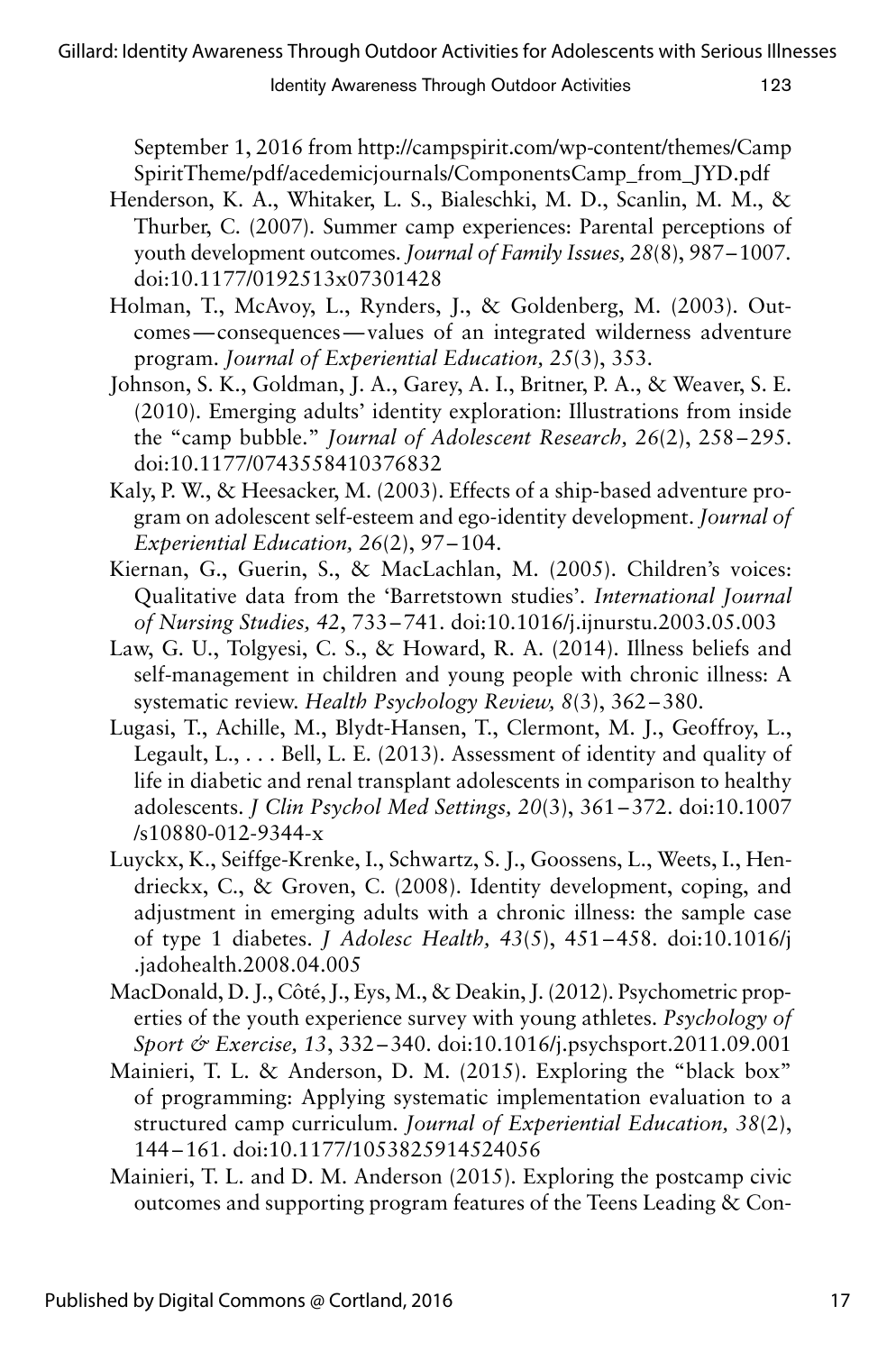necting Program. *Journal of Park & Recreation Administration 33*(2), 54–72.

- Norton, C. L. (2010). Into the wilderness—a case study: The psychodynamics of adolescent depression and the need for a holistic intervention. *Clinical Social Work Journal, 38*(2), 226–235.
- Norton, C. L., & Watt, T. T. (2014). Exploring the impact of a wildernessbased positive youth development program for urban youth. *Journal of Experiential Education, 37*(4), 335–350.
- Norton, C. L., Wisner, B. L., Krugh, M., & Penn, A. (2014). Helping youth transition into an alternative residential school setting: Exploring the effects of a wilderness orientation program on youth purpose and identity complexity. *Child & Adolescent Social Work Journal, 31*(5), 475–493. doi:10.1007/s10560-014-0331-y
- Pinquart, M., & Pfeiffer, J. P. (2015). Solving developmental tasks in adolescents with a chronic
- physical illness or physical/sensory disability: A meta-analysis. *International Journal of Disability, Development and Education, 62*(3), 249–264.
- Rimmer, R. B., Pressman, M. S., Takach, O. P., Bay, R. C., Croteau, R., Hansen, L. D., . . . Caruso, D. M. (2012). Burn-injured adolescents report gaining multiple developmental benefits and improved life skills as a result of burn camp attendance. *Journal of Burn Care & Research, 33*(4), 552–560.
- Scales, P. C. (2011). Youth developmental assets in global perspective: Results from international adaptations of the Developmental Assets Profile. *Child Indicators Research, 4*(4), 619–645.
- Schwartz, S. J., Côté, J. E., & Arnett, J. J. (2005). Identity and agency in emerging adulthood: Two developmental routes in the individualization process. *Youth & Society, 37*(2), 201–229. doi:10.1177/0044118X05275965
- Schwartz, S. J., Zamboanga, B. L., Weisskirch, R. S., & Rodriguez, L. (2009). The relationships of personal and ethnic identity exploration to indices of adaptive and maladaptive psychosocial functioning. *International Journal of Behavioural Development*, 33(2), 131–144.
- The Search Institute. (2013). *Developmental Assets Profile: Technical Summary*. Retrieved from http://www.search-institute.org/surveys/DAP
- Sibthorp, J., Bialeschki, M. D., Morgan, C., & Browne, L. (2013). Validating, norming, and utility of a Youth Outcomes Battery for recreation programs and camps. *Journal of Leisure Research, 45*(4), 514–536.
- Snelgrove, R. (2015). Youth with chronic illness forming identities through leisure. *Journal of Leisure Research, 47*(1), 154–173.

Sorrell, G. T., & Montgomery, M. J. (2001). Feminist perspectives on Erik-